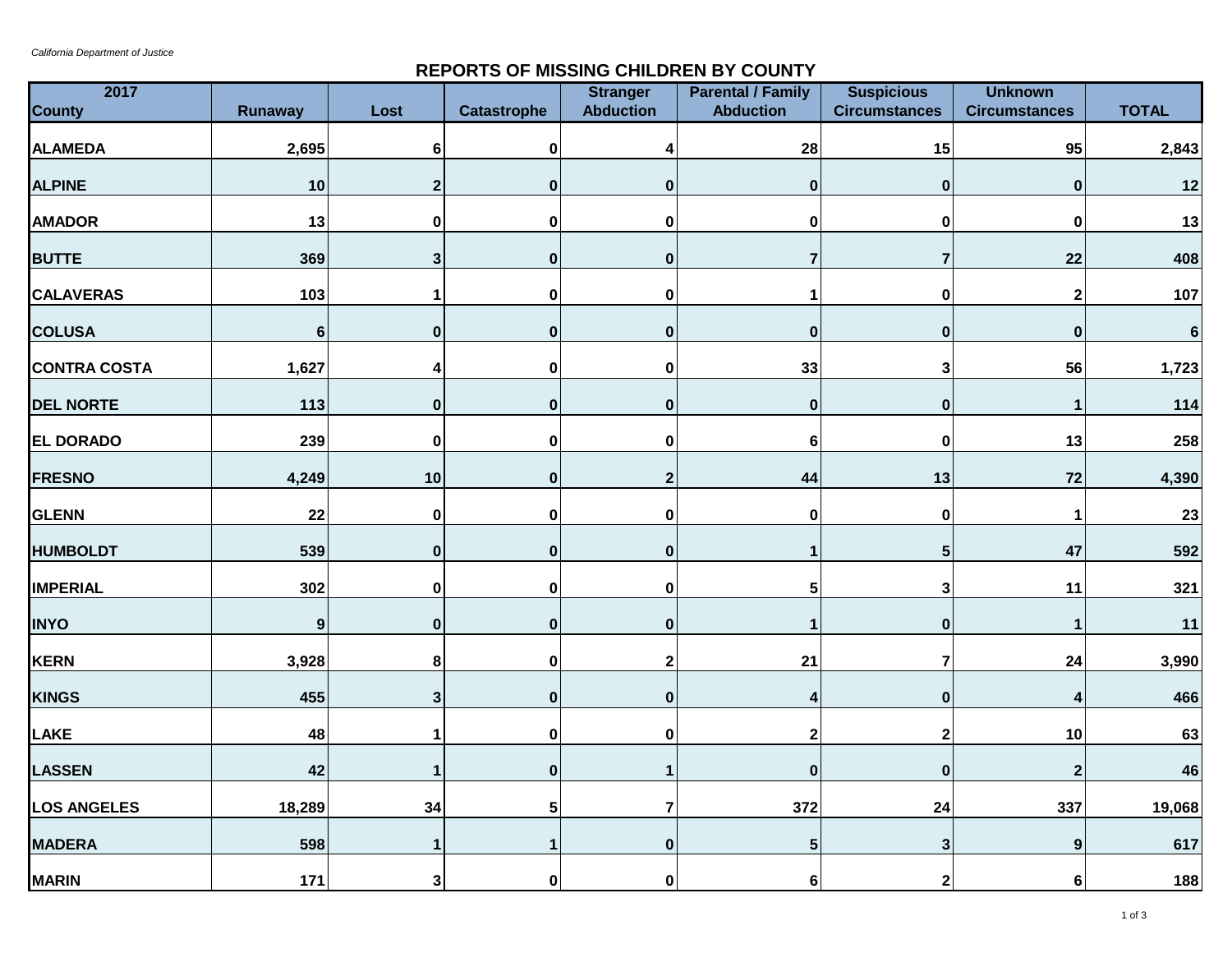## **REPORTS OF MISSING CHILDREN BY COUNTY**

| 2017<br><b>County</b>  | <b>Runaway</b> | Lost         | <b>Catastrophe</b> | <b>Stranger</b><br><b>Abduction</b> | <b>Parental / Family</b><br><b>Abduction</b> | <b>Suspicious</b><br><b>Circumstances</b> | <b>Unknown</b><br><b>Circumstances</b> | <b>TOTAL</b> |
|------------------------|----------------|--------------|--------------------|-------------------------------------|----------------------------------------------|-------------------------------------------|----------------------------------------|--------------|
| <b>MARIPOSA</b>        | 43             | $\mathbf 2$  | $\bf{0}$           | $\bf{0}$                            | 0                                            | $\mathbf 0$                               | 6                                      | 51           |
| <b>MENDOCINO</b>       | 148            | 4            | 0                  | 0                                   | 3                                            | -1                                        | 5                                      | 161          |
| <b>MERCED</b>          | 1,154          | $\mathbf 0$  |                    | $\pmb{0}$                           | $\overline{\mathbf{2}}$                      | 11                                        | 19                                     | 1,187        |
| <b>MODOC</b>           | 22             | 0            | 0                  | 0                                   | 2                                            | $\mathbf 0$                               |                                        | 25           |
| <b>MONO</b>            | 18             | 0            | $\mathbf 0$        | $\bf{0}$                            | 0                                            | $\pmb{0}$                                 |                                        | 19           |
| <b>MONTEREY</b>        | 692            | 3            | $\mathbf 0$        | $\mathbf 0$                         | 8                                            | 3                                         | 16                                     | 722          |
| <b>NAPA</b>            | 107            | $\mathbf 0$  | $\mathbf 0$        | $\pmb{0}$                           | $\pmb{0}$                                    | $\mathbf{2}$                              | 5                                      | 114          |
| <b>NEVADA</b>          | 127            | 0            | $\pmb{0}$          | 0                                   | 0                                            | 1                                         |                                        | 129          |
| <b>ORANGE</b>          | 4,276          | 16           |                    | 4                                   | 65                                           | $12$                                      | 110                                    | 4,484        |
| <b>PLACER</b>          | 556            | 16           | $\pmb{0}$          | 1                                   | 1                                            | $\mathbf{2}$                              | 41                                     | 617          |
| <b>PLUMAS</b>          | 13             | $\pmb{0}$    | $\mathbf 0$        | $\pmb{0}$                           | 3                                            | $\pmb{0}$                                 | $\bf{0}$                               | 16           |
| <b>RIVERSIDE</b>       | 4,801          | 2            |                    | $\mathbf{2}$                        | 46                                           | 3                                         | 23                                     | 4,878        |
| <b>SACRAMENTO</b>      | 7,491          | 14           |                    | 3                                   | 61                                           | 10                                        | 73                                     | 7,653        |
| <b>SAN BENITO</b>      | 80             | 0            | 0                  | 0                                   | 1                                            | $\mathbf 0$                               |                                        | 85           |
| <b>SAN BERNARDINO</b>  | 4,052          | 15           |                    | $\mathbf 1$                         | 353                                          | 27                                        | 127                                    | 4,576        |
| <b>SAN DIEGO</b>       | 4,160          | 9            |                    | 1                                   | 79                                           | $\boldsymbol{9}$                          | 68                                     | 4,327        |
| <b>SAN FRANCISCO</b>   | 1,145          | $\mathbf{2}$ | $\mathbf{0}$       | 1                                   | 33                                           | $5\phantom{1}$                            | 5                                      | 1,191        |
| <b>SAN JOAQUIN</b>     | 2,807          | 2            | 0                  | 1                                   | 25                                           | 5                                         | 41                                     | 2,881        |
| <b>SAN LUIS OBISPO</b> | 486            | 3            | $\bf{0}$           | $\bf{0}$                            | $\bf{0}$                                     | 6                                         | 24                                     | 519          |
| <b>SAN MATEO</b>       | 790            | $\mathbf 2$  | $\mathbf 0$        | 0                                   | 12                                           | 4                                         | 10                                     | 818          |
| <b>SANTA BARBARA</b>   | 1,110          | 6            | 0                  | $\mathbf{0}$                        | 10                                           | 3 <sup>1</sup>                            | 21                                     | 1,150        |